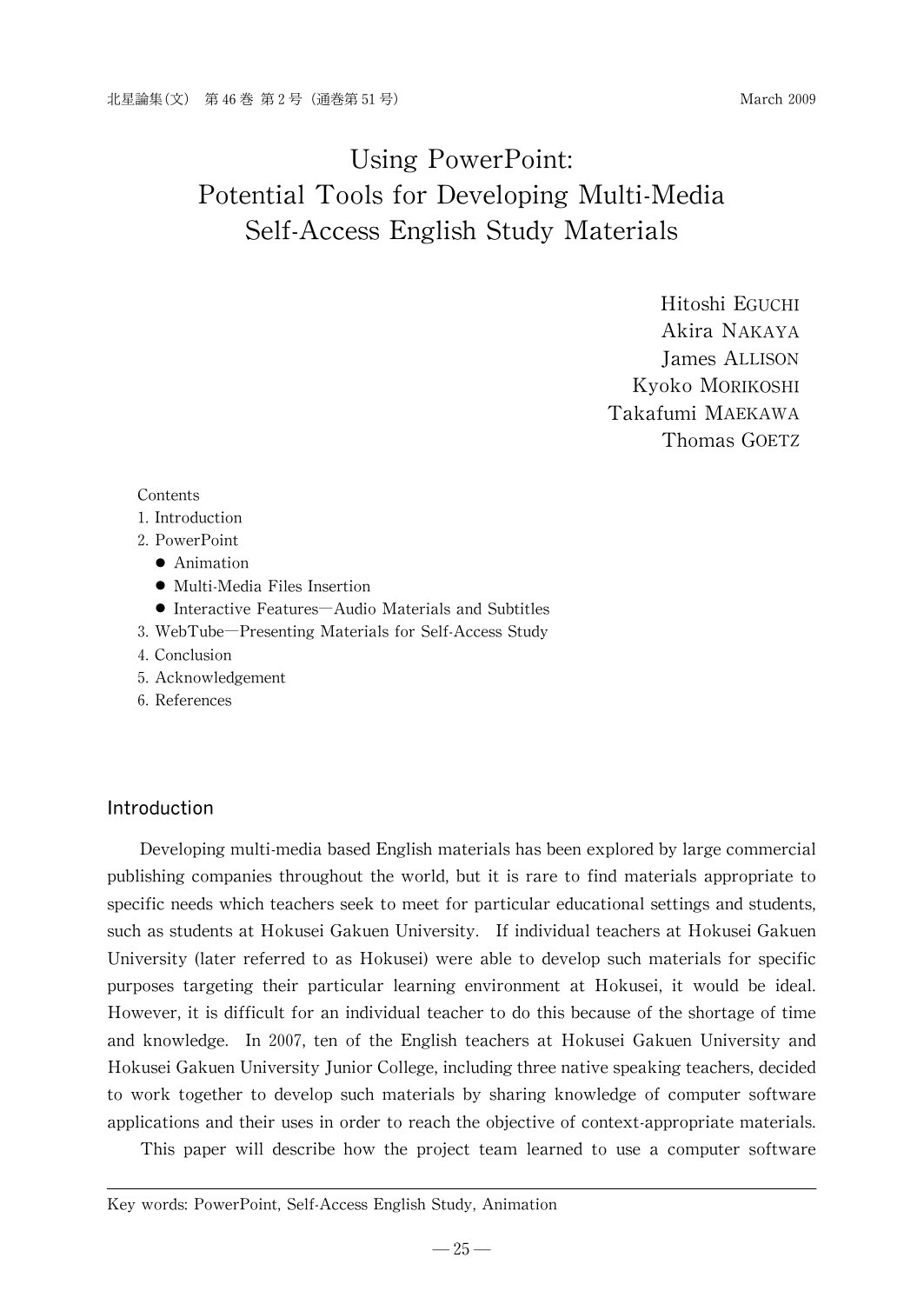application, PowerPoint, in order to develop such materials. The authors also hope that this will help other teachers to be able to develop multi-media materials to meet the educational needs of students in today's society.

#### **PowerPoint**

#### Animation

The multi-media potential of PowerPoint has been explored by English teachers, (e.g., Eguchi, 2005). It allows one to include pictures, audio files and video clips in the slides, which will be presented or played during a slide presentation. PowerPoint is able to direct learners' attention to specific information by controlling the information presented on slides. For example, this can be done by adding a new piece of information to the slides, on the contrary erasing the existing information from the slide or magnifying particular information and so on. The key function of PowerPoint is called animation.

The users can control the amount of information to be shown at one time and control the timing when new information should be added or erased. This function has many effects on learning. By adding a limited amount of information at one time and adding new information later, learners'top-down processing can be activated (Eguchi, 2005). In language teaching, this function is very valuable not only for the visual effect to keep learners motivated to continue to study, but also for developing necessary skills to understand written and spoken information. In terms of negotiating meaning in comprehension of linguistic information whether spoken or written, learners' active participation in receptive activities, listening and reading, is now considered very important. By limiting information, students can guess what is to be presented next and confirm their guessing later when the information is added. Going through this process similar to the actual language activity in real life can help learners to demonstrate their ability and knowledge gained by studying this kind of material.

Users can control the amount of information to be shown at one time and control the timing of when new information should be added or erased. This function has many effects on learning. By adding limited information at one time and adding new information later, learners' top-down processing can be activated (Eguchi, 2005). In language teaching, this function is very valuable not only for the visual effect to keeping learners motivated to continue to study through the software's visual effects, but also for developing skills necessary for understanding written and spoken information.

In terms of negotiating meaning in comprehension of linguistic information whether spoken or written, learners' active participation in receptive activities, listening and reading, is now considered very important. By dealing with purposefully limited information, students can guess what is to be presented next and confirm their guesses later when the information is added. Going through this process similar to the actual language activity in real life can help learners to demonstrate their ability and knowledge gained by studying this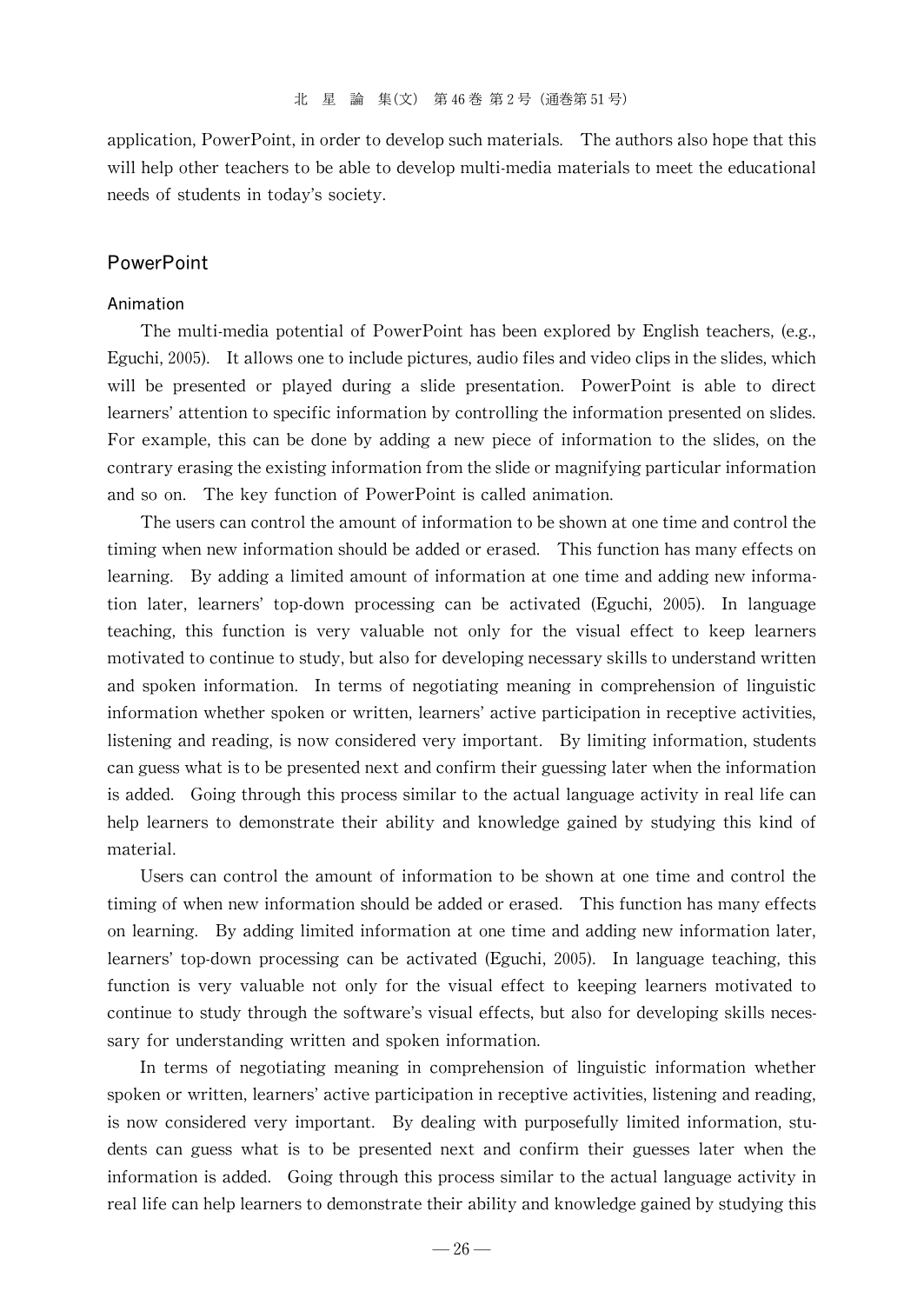Multi-Media Files Insertion Task Flowto Add Animation



[Figure 1] How it looks in a slide show

Task FlowTo Use Custom Animation (アニメーションの設定)



[Figure 1.2] Custom Animation (アニメーションの設定)



1. Open Slide Show (スライドショー) from the Menu Bar and select Custom Animation (アニメーションの設定).

- 2. Select the item on the slide to be animated.
- 3. Open the Add Effect (効果の追加) drop-down list box and choose Entrance (開始) to add a text box or other pictures or objects to the slide. Choose Exit (終了) to remove them from the slide.

[Figure 1.3] Custom Animation Task Pane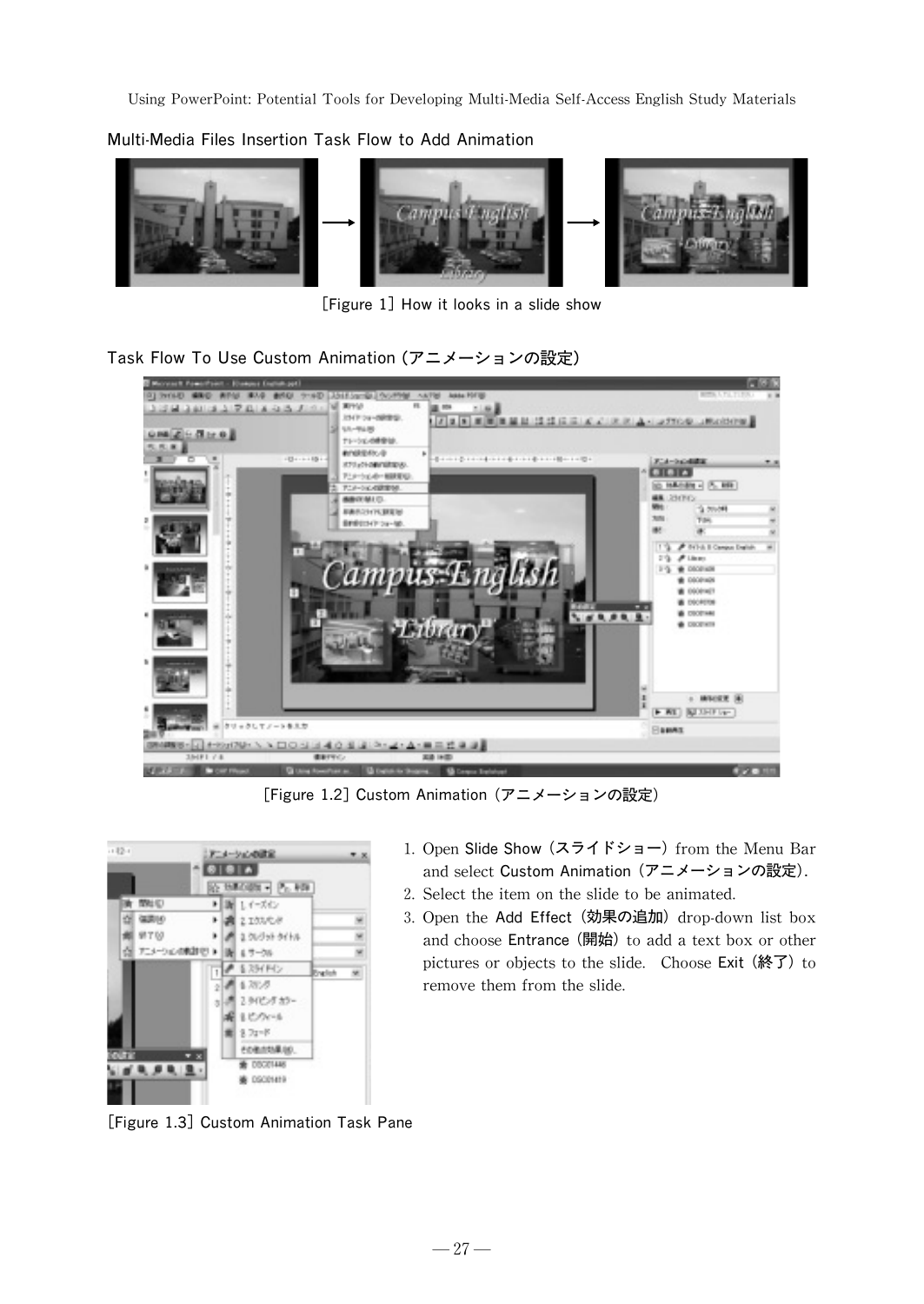Task Flow to Place Objects in Vertical and Horizontal Lines



[Figure 2] How to Place Objects in Lines



[Figure 2.1]Alignment

- 1. Select three objects at top
- 2. Click Draw (図形の調整), open Align (配置・整列) and select Align Middle (中央揃え).
- 3. Then, select Distribute Horizontally (左右に整列) to make the spacing between them even.
- 4. Place the object on the left side of the bottom line a little further in than the one on the top right.
- 5. Select the two objects on the left of both the lines and click Draw (図形の調整). Then open Align (配置・整列)and select Align Left (左揃え).
- 6. Place the object on the right side of the bottom line a little further in than the one on the top left.
- 7. Select two objects on the right side of both the lines and click Draw(図形の調整). Then open Align (配置・整列) and select Align Right (左揃え).
- 8. Select the three objects at bottom.
- 9. Click Draw (図形の調整), open Align (配置・整列) and select Align Middle (中央揃え).
- 10. Then, select Distribute Horizontally (左右に整列) to make the spacing between them even.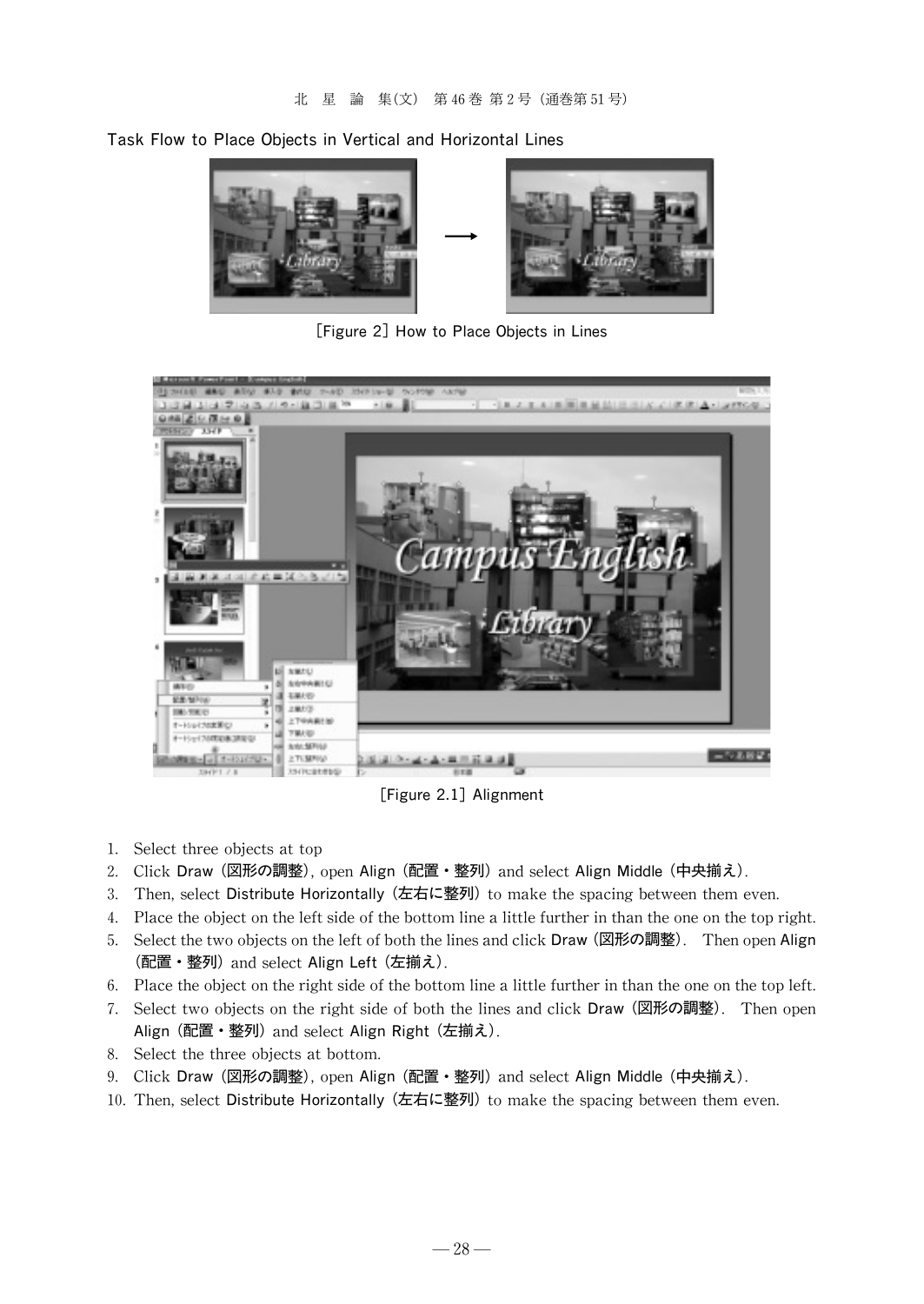kind of material.

Designing the layout of the information on each slide is very important (e.g., see pp.  $3-$ 4). The readability of the text and students' rate of retention of the new linguistic information are raised by designing the layout nicely (e.g., Smiley, 2005). Limiting the amount of information learners focus on at one time raises the readability. The neatly designed layout of the information on each slide will also help students retain the information presented.

Both of these two types of information control are possible with PowerPoint. Power-Point allows users to put information at any desired place by using the textbox, but it also makes it difficult to design slides neatly at the same time. All the objects and texts should be placed nicely in lines, vertically and horizontally.

Even though many researchers agree that learners should be simply exposed to authentic language use, reading and listening to "acquire language"(Krashen, 1981), researchers emphasize the importance of directing attention to particular language items in order to make learning take place (e.g., Schmidt, 1995). Taking into account the importance of multiple modalities to match individual learning styles, providing multi-media learning materials with visual effects, text information, and audio materials has the advantage of providing more modalities of information processing than just reading materials, such as graded reader series. PowerPoint is a powerful tool for accomplishing this purpose.

#### Interactive Features―Audio Materials and Subtitles

In teaching listening skills through providing audiomaterials, there must be an argument about whether it is helpful for developing listening skills to provide written texts of audio materials. Sometimes written scripts in listening interfere with the comprehension solely by listening because learners of a language tend to rely on their better skill, listening or reading, too much to understand what is being said. Manyadvanced learners of English claim that subtitles for movies or captions on TV interfere with their listening comprehension. It can be suspected that this happens because people in general understand what is being said by decoding linguistic information using both bottom up processing and top-down processing. Bottom up processing is the process of understanding linguistic information by analyzing vocabulary and sentence structure, while top down processing is the process of understanding by guessing and confirming linguistic information by using previous knowledge and context. However, by reading written text while listening, learners tend to rely only on bottom-up processing because they see all the information written and it makes all the information look equally valuable.

Though this might be the case with advanced learners, providing aides to understand what is said is necessary for beginners. PowerPoint provides the choices of whether they see the written text or not (see pp.  $6-7$ ), and developing such materials is an alternative which can be chosen at low cost. Having alternatives seems a good solution concerning the argument about whether subtitles have an interruptive effect on understanding of printed text.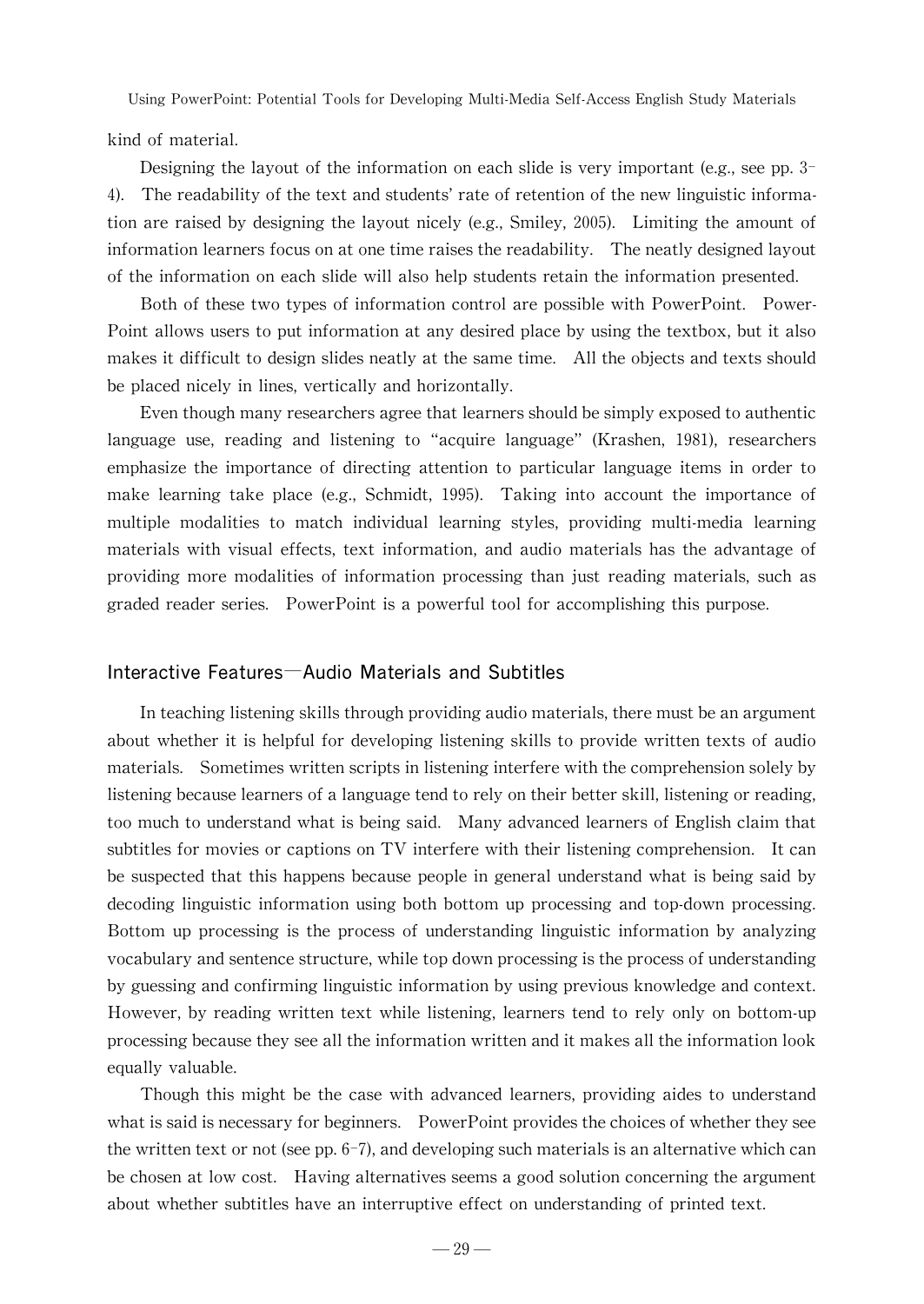Task Flow to Insert Sound from a File



[Figure 3] Insertion of Sound Files

- 1. Open Insert (挿入), choose Movies And Sounds (ビデオとサウンド), and click Sound From File (ファイルからサウンド).
- 2. The Insert Sound dialog box will be displayed, as shown in Figure 3.2.

| キウンドの挿入      |                                                                             |                             | <b>7 X</b>      |
|--------------|-----------------------------------------------------------------------------|-----------------------------|-----------------|
|              | ファイルの情報学 コンテップ                                                              | 9 - 13   Q X (2 13 - 7-AU - |                 |
| 電話<br>デスクトップ | TV FR1XV<br>マイ エンピュータ<br>ミマイ スットワーク<br>当然用していないショートカット<br>5耳真<br>count tile |                             |                 |
| W FALCA      |                                                                             |                             |                 |
| デビュータ        |                                                                             |                             |                 |
|              | ファイル名化P<br>ファイルの種類(D) サウンド ファイル                                             |                             | $\alpha$<br>标记标 |

[Figure 3.2] The Insert Sound Dialog Box

3. Find and select the sound file to add, and click OK. The sound icon will appear in the slide. 4. Drag the icon where you want to have the file on your slide.



[Figure 3.3] New Slide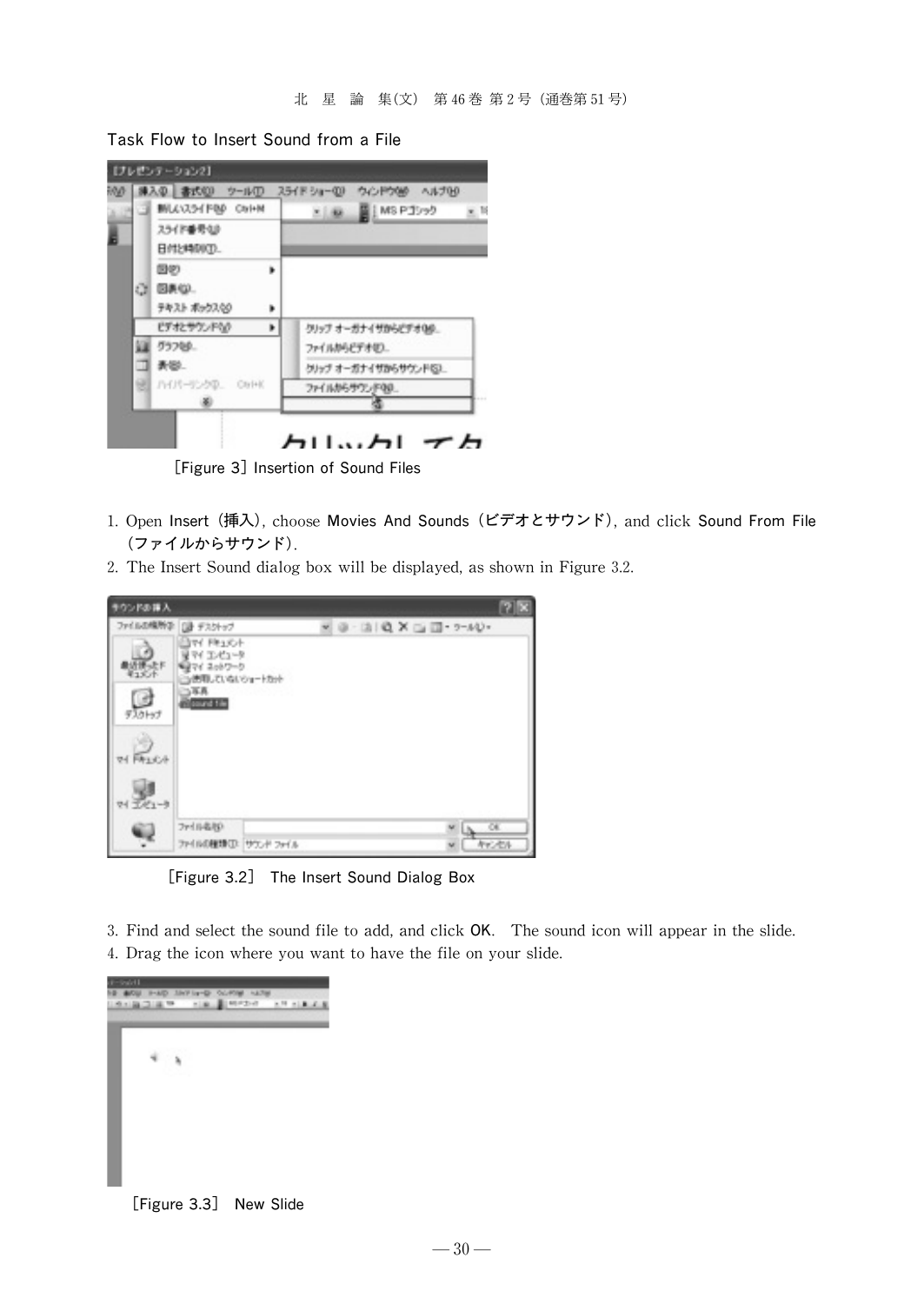Task Flow to Make Scripts Behave Like Subtitles



[Figure 4] Subtiles

| Ilib      | $ \sim$ $N22$   |  |
|-----------|-----------------|--|
| ■: スライドイン |                 |  |
| 開始:       | 当例の時            |  |
| 方面        | 我好!             |  |
| 速水:       | <b>PALSING</b>  |  |
|           | D Example 1 mp3 |  |

[Figure 4.1] Custom Animation Pane

| スライドイン                                                                                                             | ю         |
|--------------------------------------------------------------------------------------------------------------------|-----------|
| 地黒   ライヒッグ デキスト アニメーション<br>グループ クキストにい 加油機関の商品を知る場<br>□自動的に切り替え(は)   □<br>$-1.8$<br>当期付きれている国地動かする<br>□表示購率を進にするもの |           |
|                                                                                                                    | 00 年60 世际 |

[Figure 4.2] Fly In Dialog Pane

| 効果 タイヒグ サウンドの設定 |                    |
|-----------------|--------------------|
|                 |                    |
| $= 0$           |                    |
| $= 7548$        |                    |
|                 |                    |
| <b>ITOLOGIC</b> | $\vert \Phi \vert$ |
| 395 Library     |                    |
|                 |                    |
|                 |                    |
|                 |                    |

[Figure 4.3] Play Sound Dialog Box

- 1. Create a text box and press Enter at the end of each dialogue.
- 2. Select the text box, open Slide Show (スライド ショー) from menu bar and select Custom Animation (アニメーションの設定).
- 3. Open the Add Effect (効果の追加) drop-down list box and choose Entrance (開始). Choose Fly in (スライドイン).
- 4. Choose On Click (クリック時) from the Start (開 始) drop-down list, From Right (右から) from the Direction (方向) drop-down list, and Very Fast (さらに速く) from the Speed (速さ) list.
- 5. On the Custom Animation (アニメーションの設  $\hat{\pi}$ ) pane, click the effect of the text box, and the down arrow will appear to the right of the animation.
- 6. Click the down arrow and choose Effect Options (効果のオプション).
- 7. A dialog box appears with the name of the animation file. Click the Text Animation tab.
- 8. Open the Group Text (グループテキスト) dropdown list and choose To 1<sup>st</sup> Level Paragraph (第 1レベルの段落まで).
- 9. On the Custom Animation (アニメーションの設  $\bar{x}$ ) pane, click the effect of the sound file, and the down arrow will appear to the right of the animation.
- 10. Click the down arrow and choose Effect Options (効果のオプション).
- 11. When the Play Sound (再生サウンド) dialog box opens, click the **Effect** (効果) tab.
- 12. In the Stop Playing (再生の中止) area, choose After Current Slide (現在のスライドのあと) and click OK.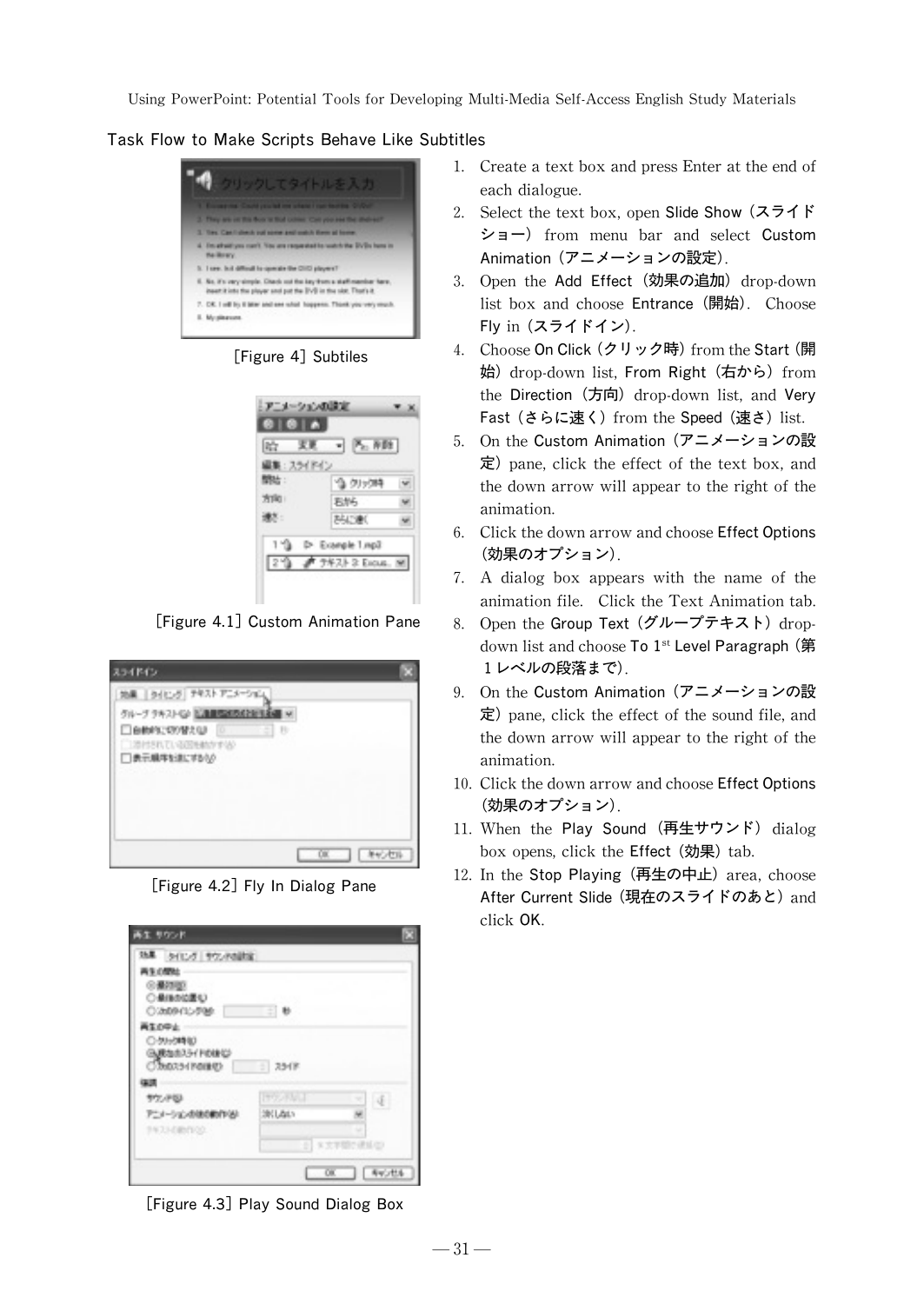PowerPoint also provides interactive features for language learning by allowing users to expose written text at the right moment by clicking while audio materials are being played. It also provides a step beginners can use before understanding the material fully. If it provides written text sentence by sentence, it can test whether learners can detect the end of each sentence. Combining a pre-listening activity to provide context to activate learners' schemata with this additional step provides a good alternative way to develop listening skills, as opposed to just testing current comprehension ability. Only listening to audio material doesn't help learners to develop listening skills, but it works for checking current comprehension skills if learners are beginners.

#### WebTube―Presenting Materials for Self-Access Study

After materials are made, the next step is how they are presented as self-access materials. At Hokusei Gakuen University, when the CALL classrooms were renovated in 2006, LMS (Learning Management Software) called WebTube, developed by Hokkai Video<sup>®</sup>, was installed. It enables teachers to upload any files as teaching materials, including PowerPoint slides, and to make many types of questions, such as multiple choice or cloze questions. So, WebTube is a good means of presenting materials to students. How to use WebTube is beyond the scope of this paper, but the software is quite intuitive. An English user's manual for this software was developed as a part of this project. For more details, please contact a teacher CALL advisor or CALL Support Desk at Hokusei Gakuen University.

#### Conclusion

PowerPoint is a powerful tool for teaching English. Combining animation resources elaborately, it even enables teachers to explain the linguistic concepts different in English from Japanese, such as present perfect, visually and in ways which appeal to learners' instincts. But many teachers seem to use this software only as a prompter in their lectures and provider of written information. In this project, we have shared the knowledge of this software and explored the possible use of this powerful tool to develop multi-media materials. This software helps learners to develop listening comprehension skills by providing additional steps between listening to the audio materials and checking the comprehension.

It is veryimportant for English teachers to work together and help each other to learn to use this kind of software. It is a time-consuming task to learn how to use computer software only by oneself. This project has been a great opportunity to share and explore knowledge.

#### Acknowledgement

This paper is one of the reports of a group project financially supported by the Hokusei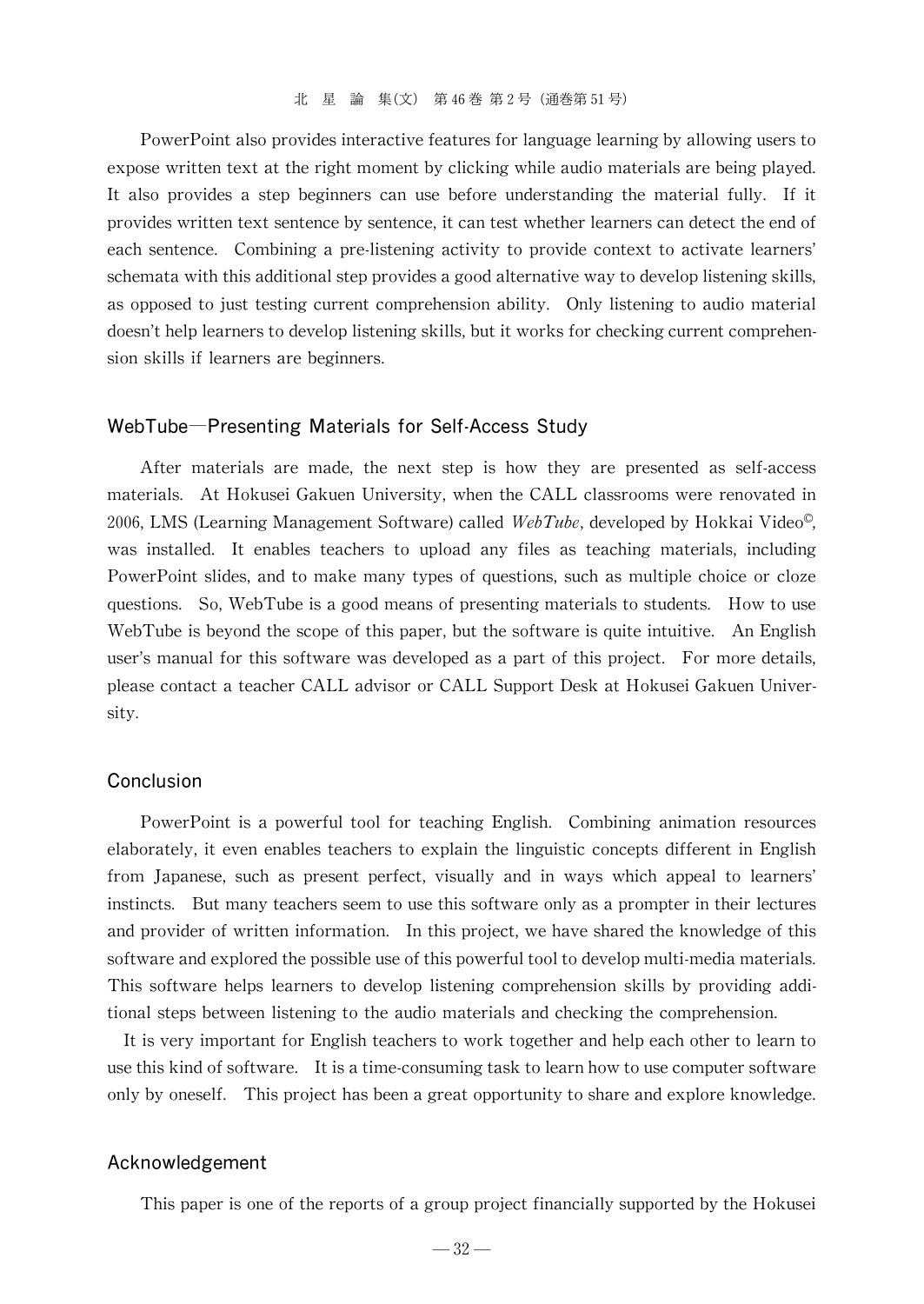Gakuen University Special Group Research Project Grant. The primarygoal ofthe group project wastodevelopmulti-mediaself-accessEnglishmaterialsforstudentsat Hokusei,and the secondary goals were to cultivate the project members' knowledge of computer software applications to develop such material and to facilitate the use of CALL classrooms, which were renovated in 2007 and the "Control Room", which has been used as a teachers' materials development room.

The whole project was divided into several different sub-projects.

- 1. Development of an English Hokusei History Video
- 2. Campus English
- 3. English for StudyAbroad Programs
- 4.Study Skills for Studying Abroad
- 5. CALL Room Activation Project
- 6.WebTube English Manual Development

We would like to thank Hokusei Gakuen University for providing this educational opportunity for English teachers at Hokusei.

#### [References]

Eguchi, H. (2005). Using PowerPoint: Adding zing to your classes. Between the Keys,  $8, 8$ -15.

Krashen, S. (1981). Second language acquisition and second language learning. Oxford: Oxford University Press.

Matthews, C. (2004). Microsoft Office PowerPoint 2003 Quicksteps. Emeryville, CA: McGraw-Hill/ Osborne.

- Schmidt, R. (1995). Consciousness and foreign language learning: A tutorial on the role of attention and awareness in learning. In R. Schmidt (Ed.), *Attention and awareness in foreign language learning (Technical Report*  $\sharp$ *9)* (pp. 1-63). Honolulu, HI: University of Hawai'i, Second Language Teaching & Curriculum Center.
- Smiley, J. (2005). Improving document readability—Part one: Global considerations. Between the Keys, 12, 9-12.

Wempen, F. (2007). PowerPoint 2007 Bible. Indianapolis, IN: Wiley Publishing, Inc.